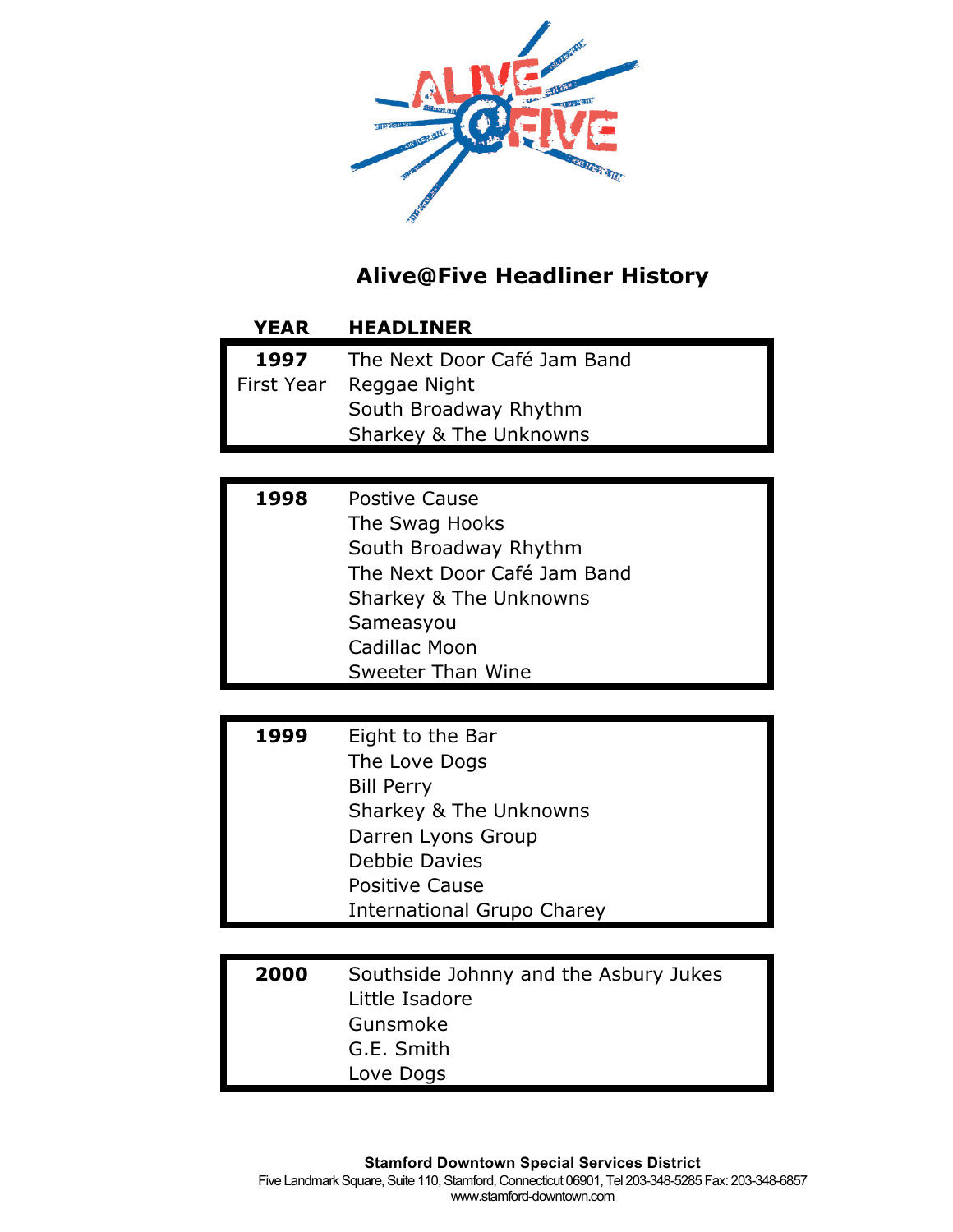

| <b>YEAR</b> | <b>HEADLINER</b>                                                                                                                                      |
|-------------|-------------------------------------------------------------------------------------------------------------------------------------------------------|
| 2001        | <b>Delbert McClinton</b><br>Orlando Marin & His Music<br>Souled Out<br>Mitch Woods and the Rockin '88<br>Chicago Rhythm and Blues Kings<br>G.E. Smith |
|             |                                                                                                                                                       |
| 2002        | America<br>Black 47<br>The Cuff Links<br>Little Charlie & The Nightcabs<br>Deep Banana Blackout<br><b>Roomful of Blues</b>                            |
|             |                                                                                                                                                       |
| 2003        | The Tom Tom Club<br>Abba<br>Deborah Coleman<br>G.E. Smith<br>Mitch Woods<br>The Drifters                                                              |
|             |                                                                                                                                                       |
| 2004        | Chuck Negron of Three Dog Night<br>Joe Bonamassa<br>The Samples<br><b>Felix Cavaliere's Rascals</b><br>Crawdaddies<br>The Smithereens                 |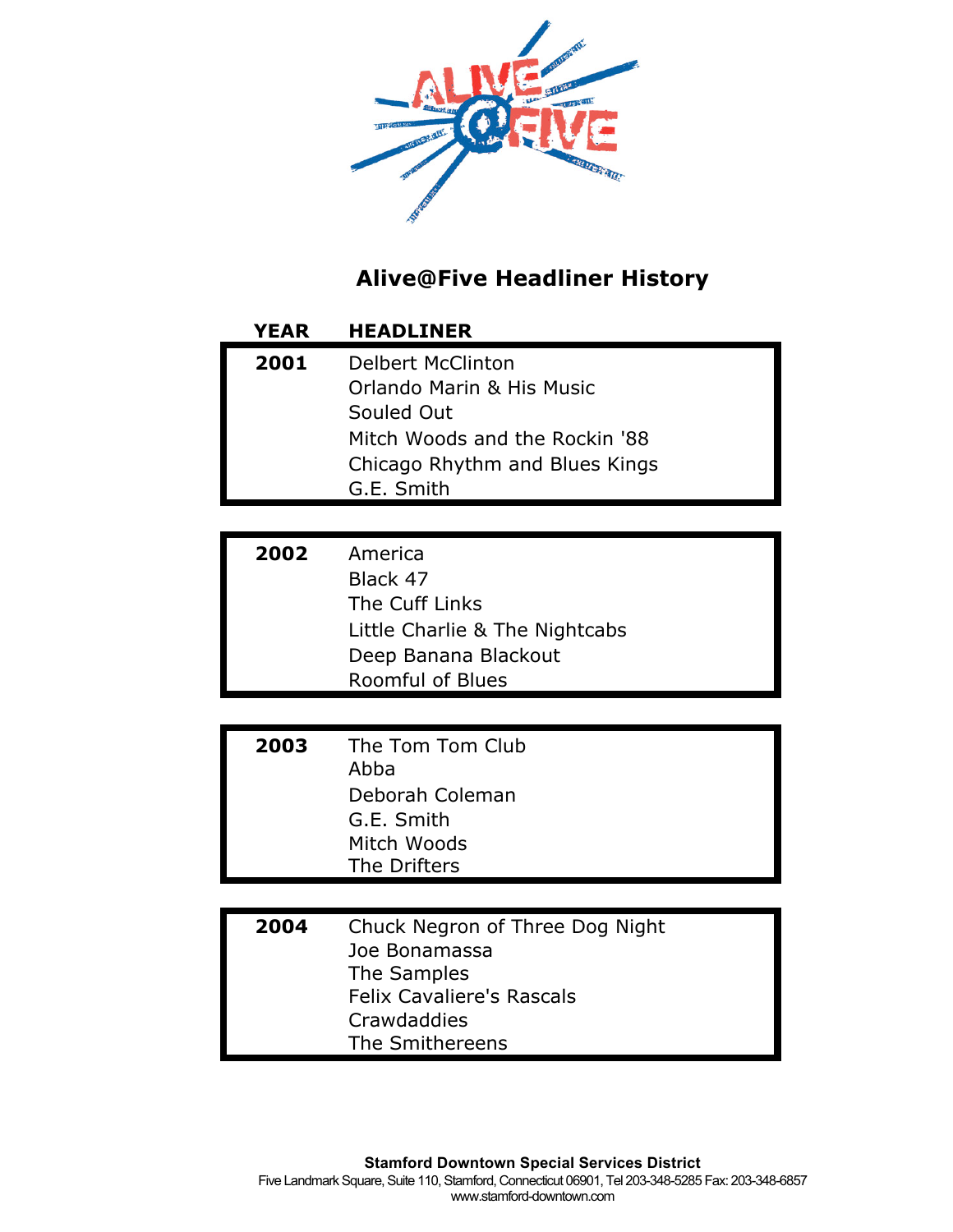

# **YEAR HEADLINER**

| 2005 | Brian Howe of Bad Company            |
|------|--------------------------------------|
|      | Baby Macaroni                        |
|      | Danielle Masiello of American Idol   |
|      | <b>Walter Trout and the Radicals</b> |
|      | The Spin Doctors                     |
|      | Johnny Pacheco and his Orchestra     |
|      | Jay Black and the Americans          |

| 2006 | The Bacon Brothers                 |
|------|------------------------------------|
|      | G.E. Smith                         |
|      | Antigone Rising                    |
|      | Average White Band                 |
|      | The Radiators                      |
|      | Tito Puente, Jr. and his Orchestra |
|      | The Nerds                          |
|      | Hootie & the Blowfish              |

| 2007 | Sister Hazel             |
|------|--------------------------|
|      | The Neville Brothers     |
|      | Colin Hay of Men At Work |
|      | the subdudes             |
|      | The New Cars             |
|      | The NYC Hit Squad        |
|      | Don McLean               |

| 2008 | <b>Blues Traveler</b>                 |
|------|---------------------------------------|
|      |                                       |
|      | <b>Blind Melon</b>                    |
|      | Gato Barbieri                         |
|      | Eve 6                                 |
|      | Southside Johnny and the Asbury Jukes |
|      | <b>Billy Vera</b>                     |
|      | Boyz II Men                           |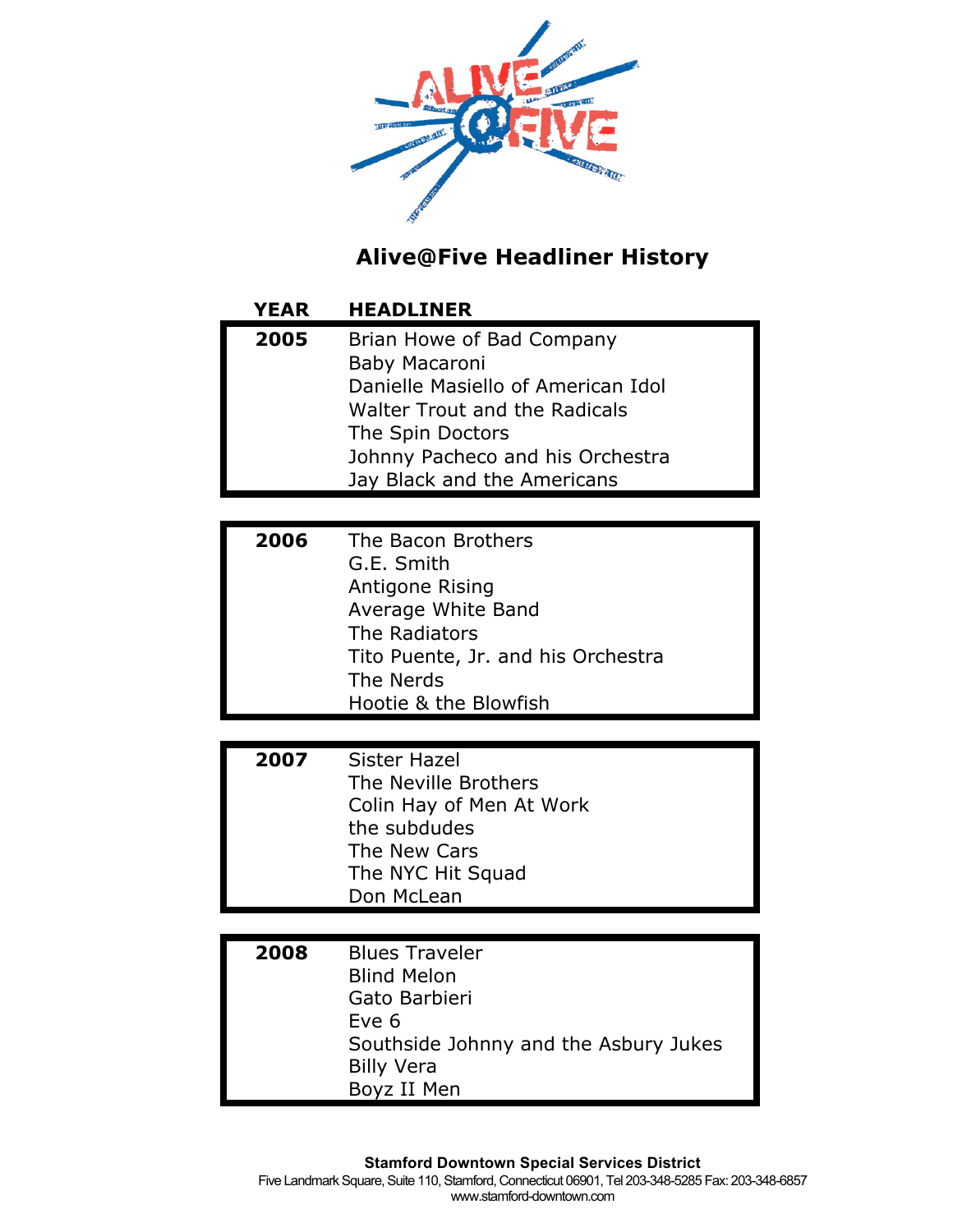

| <b>YEAR</b> | <b>HEADLINER</b>                                                                                                                                                                         |
|-------------|------------------------------------------------------------------------------------------------------------------------------------------------------------------------------------------|
| 2009        | Smash Mouth<br>Gilby Clarke of Guns N' Roses<br><b>Better Than Ezra</b><br>Tonic<br>Josh Gracin of American Idol<br>Bo Bice of American Idol<br>Sugar Ray                                |
|             |                                                                                                                                                                                          |
| 2010        | Gin Blossoms/Soul Asylum<br>Seven Mary Three/Marcy Playground<br><b>Rusted Root</b><br>George Clinton & Parliament Funkadelic<br>Big Bad Voodoo Daddy<br>Uncle Kracker<br>The Beach Boys |
|             |                                                                                                                                                                                          |
| 2011        | Third Eye Blind<br>Lee DeWyze<br><b>MC Hammer</b><br>Dennis DeYoung: The Music of Styx<br><b>Vertical Horizon</b><br>Five For Fighting<br>The B-52s                                      |
|             |                                                                                                                                                                                          |
| 2012        | Los Lonely Boys<br>G. Love & Special Sauce<br><b>Creedence Clearwater Revisited</b><br>Matisyahu<br><b>Hot Chelle Rae</b><br>Javier Colon<br>Foreigner                                   |